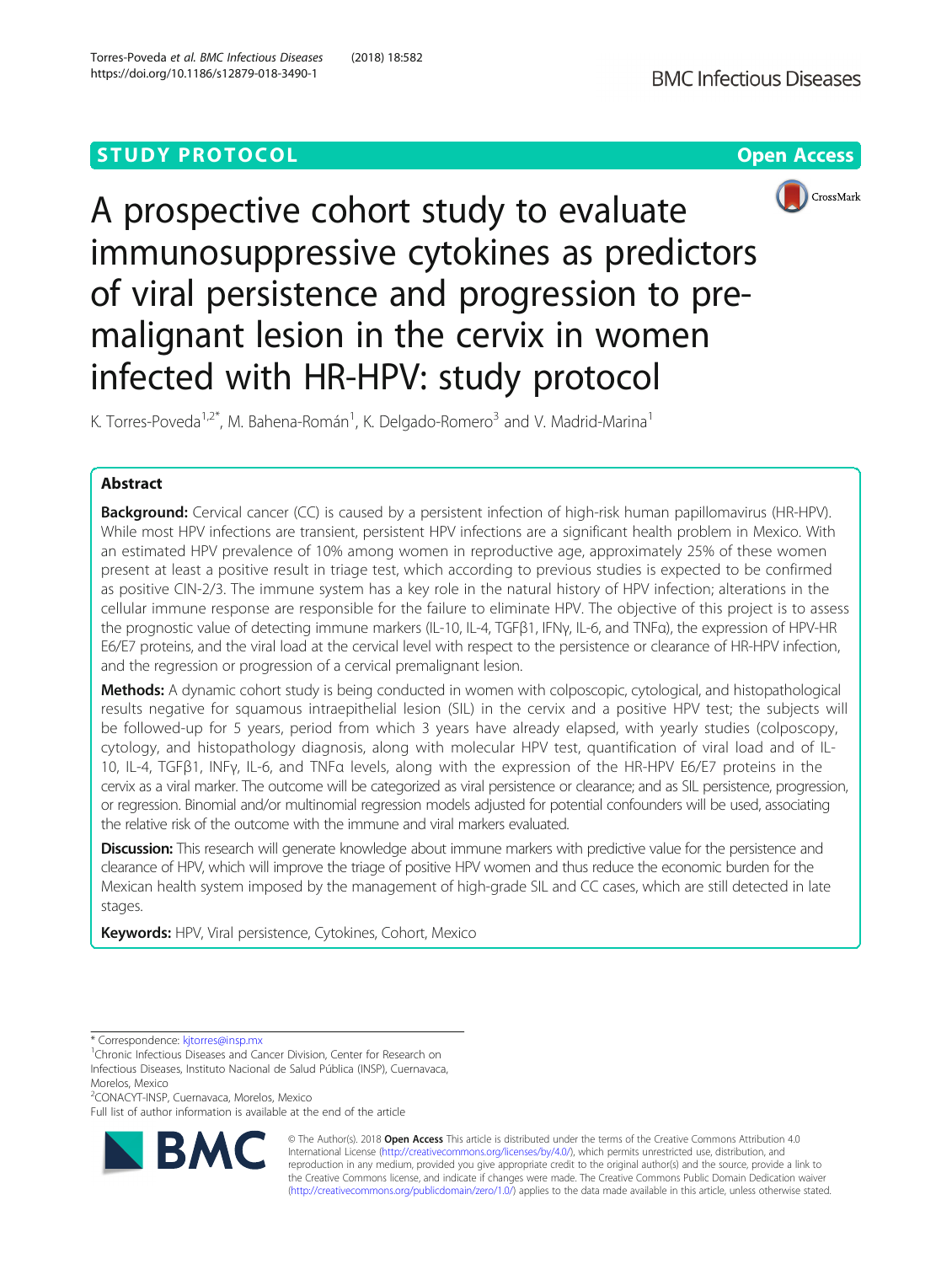# Background

Cervical cancer (CC) is caused by a persistent infection by high-risk human papilloma virus (HR-HPV). The prevalence and estimated role of different HPV genotypes in the development of cervix premalignant lesions and CC has been described in several meta-analyses [\[1](#page-7-0), [2\]](#page-7-0). In one of the first prospective studies on the prevalence of oncogenic HPV, a concordant pattern relating HPV prevalence with younger age, viral elimination, and the reduction of exposure to new types of HPV was reported [[3\]](#page-7-0). Viral prevalence is the product of incidence (acquisition of new infections) and duration (persistence). Factors that could favor a higher HPV prevalence include age, female or male sexual behavior, increased detection of HPV infection, changes in the cervicovaginal epithelium due to age or related to the menopause, and age-related immune senescence, which leads to the reactivation of latent infections and thus to an apparent increase in the detection of new infection cases [[3\]](#page-7-0).

A persistent HR-HPV infection has been considered as a prerequisite for CC development [\[4](#page-7-0)]. In most studies, viral persistence is defined as the detection of the same HPV type or the same type-group in two consecutive visits; however, the inter-visit period ranges from 4 months to 5–7 years [\[3](#page-7-0), [5](#page-7-0)–[7](#page-7-0)]. Thus, some studies suggest restricting the analysis to incidental infections, taking into account the duration of the infection instead of the number of positive tests [[5,](#page-7-0) [8\]](#page-7-0). An agreement on the definition of viral persistence would facilitate making comparisons of the results in studies of this type and would provide a guide to define the endpoints to be evaluated in clinical trials of HPV vaccines and to make recommendations to improve the CC screening policies.

The reasons why some HPV infections are cleared whilst others persist, increasing the high risk of squamous intraepithelial lesions (SIL), are still under study. The mechanistic explanation of HPV elimination relies on specific immunological reactions, where competent cellular and humoral responses are both required [\[9](#page-7-0)]. The immune system plays a key role in the natural history of HPV infection; alterations in the cellular immune response are responsible for the failure to eliminate HPV [[10\]](#page-7-0). On the other hand, immune tolerance has been reported to favor viral persistence and progression to cancer [[11\]](#page-7-0).

Highlighting the relevance of acquired immunity in women with HPV infection, a higher SIL incidence has been observed in immunocompromised patients [\[12](#page-7-0)]. While an impaired cellular immunity hinders the clearance of HPV infection, 2% of HR-HPV infections persist in apparently immunocompetent individuals [[13\]](#page-7-0).

Many molecular alterations in those women who progress to CC have been described, the most common being immunosuppression produced by Th2 (IL-4, IL-6, IL-10) and Th3 (TGFβ1) cytokines [\[14](#page-7-0), [15\]](#page-7-0). Patients with HPV-associated neoplasia showing a Th1 cytokine profile had a better clinical outcome compared to those patients exhibiting a Th2 profile [[12\]](#page-7-0). CC progression has been associated with an undesirable Th1- to Th2 cytokine type shift induced by two E7-derived epitopes and an increase in IL-10 expression [[16\]](#page-7-0).

The role of IL-10 and TGFβ1 in the immunosuppression observed in cervix SIL and CC patients has been described [[17](#page-7-0)–[19\]](#page-8-0). IL-10 is a potent immunosuppressive cytokine that favored viral persistence in a model of persistent cytomegalovirus infection [[20](#page-8-0)]. HPV regulates the expression of these cytokines, and both the HPV-16-derived E6 and E7 proteins have been reported to increase the expression of TGFβ1, while the HPV-derived E2 protein regulates the expression of IL-10 [[17,](#page-7-0) [21\]](#page-8-0).

Some genetic risk determinants of persisting HPV infection have been defined [\[22\]](#page-8-0), including polymorphisms in genes controlling effector T cell responses [[13](#page-7-0)]. Most association studies for CC around the world evaluate single nucleotide polymorphisms (SNPs) in candidate genes involved in oncogenesis and the cellular immune response, since there is much evidence of viral evasion to the immune response in patients with persistent HPV infection and CC [\[19,](#page-8-0) [23,](#page-8-0) [24\]](#page-8-0).

Several studies have reported an association between CC and polymorphisms in the promoter region of IL-10, IL-4, IL-6, and TGFβ1, showing an increased expression of these cytokines in the cervix; based on this evidence, a genetic immune profile (Th2-Th3) was postulated as underlying the susceptibility to CC [[25](#page-8-0)]. However, this profile was defined in cross-sectional studies, and a cohort study is required to determine whether this genetic profile actually favors viral persistence.

Previous studies on HPV persistence evaluating the immune response were made after viral persistence was established, so it was not possible to determine whether immune dysregulation leads to HPV persistence or vice versa. Therefore, follow-up studies such as the one proposed in this protocol are required to address the question on whether the persistence of HPV infection is the cause or the consequence of immune dysregulation. On the other hand, immunological predictors are much needed to identify women with potential for viral persistence and progression to SIL, alleviating the current overload in diagnosis and treatment services, improving thus the CC prevention strategy.

# Methods/design

# **Objectives**

The general objective of this project is to assess the prognostic value of detecting immune markers (IL-10, IL-4, TGFβ1, IFNγ, IL-6, and TNFα) at the systemic and cervical levels, either coupled or not with the expression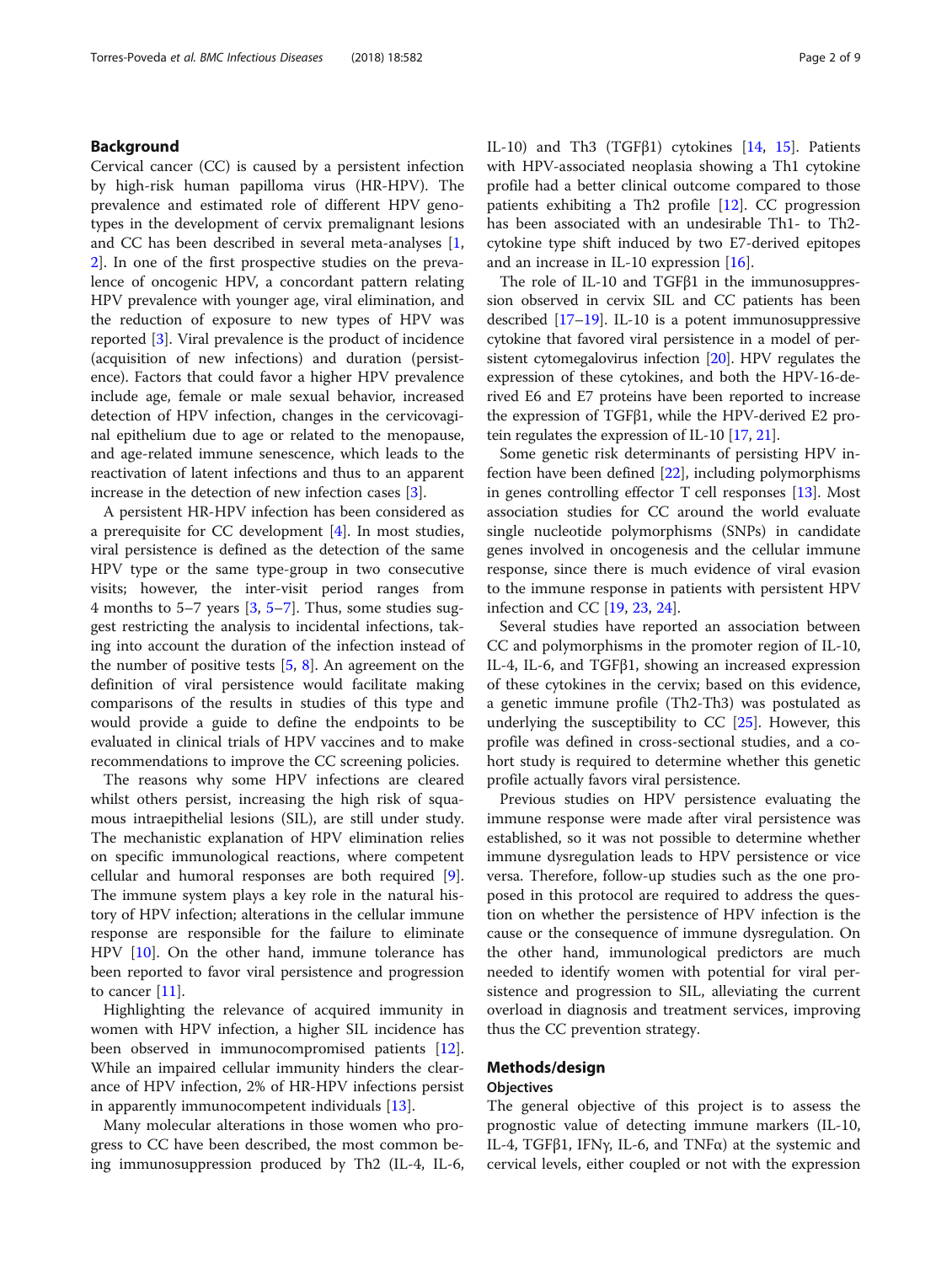of HR-HPV E6/E7 proteins and viral load in the cervix, with respect to the persistence or clearance of HPV infection and to the incidence, regression, or progression of SIL in cervix.

To achieve this, a baseline study will be conducted, and risk groups will be generated by determining the frequency of HPV genotypes. The levels of the immune biomarkers IL-10, IL-4, TGFβ1, IFNγ, IL-6, and TNFα; the levels of the oncoproteins E6 and E7; and the viral load at the level of cervix, will also be determined.

For the follow-up of the cohort, changes in the levels of the immune biomarkers IL-10, IL-4, TGFβ1, IFNγ, IL-6, TNFα, the oncoproteins E6 and E7, and the viral load will be determined in the cervix of the subjects at fixed times. The number of new cases of persistence and viral clearance, along with the incidence of cervix SIL regression or progression will be determined.

To assess the final event of the cohort, the relative risk for possible persistence and viral clearance adjusted by confounders with respect to high levels of each immune biomarker in the cervix will be estimated, as well as with respect to high levels of the proteins E6 and E7, and to viral load at the cervical level.

The relative risk adjusted for possible confounders of incidence, regression or progression of SIL in cervix with respect to high levels of each immune biomarker in the cervix will also be evaluated, as well as with respect to high levels of the proteins E6 and E7 and to viral load at the cervical level. Finally, the interaction between cervical levels of each immune marker and the viral load, and its association with HPV persistence, will be evaluated.

## Design and population

A prospective, dynamic cohort study will be conducted on women attending the Women's Health Care Center— CAPASAM of the Health Services of the State of Morelos, Mexico, after an abnormal result in cytology studies recently issued by a referring health center.

# Inclusion and exclusion criteria

All women attending the CAPASAM are eligible for recruitment if they: (1) are 30 years-old or older; (2) have resided for 5 years or more in Morelos; (3) agree to participate in the study, sign an informed consent form, complete a questionnaire, and donate blood and cervix exudate samples; (3) have a negative diagnosis for chronic inflammatory or autoimmune diseases at the beginning of the study and during follow-up, and a negative pregnancy status; (4) received no previous anti-HPV vaccination, nor immunosuppressive treatment within 6 months before their inclusion in the cohort; and (5) provide at least a telephone number to be contacted. Those individuals for whom follow-up is impossible and those who decide to stop participating in the study at any time will be excluded.

## Recruitment

Recruitment started in September 2015, and it is planned to continue until 2020. A unique study identification number is assigned to each woman. This number identifies and tracks the questionnaires and biological samples collected during the study to make them reversibly anonymized. This procedure is fundamental to link the collected information, ensure confidentiality, and protect personal data in accordance to Mexican laws.

## Sample size

Assuming a power of 90% and a confidence level of 95%, a sample size of the risk groups to be followed-up in the cohort with an estimated loss of 20% during the follow-up period was calculated, taking into account the mean serum levels (pg/mL) and the respective standard deviation for each cytokine to be evaluated as immune marker, obtained in a previous cross-sectional study in HPV-positive patients with no SIL and HPV-positive women with SIL in cervix [\[25](#page-8-0)]. Thus, the inclusion of 200 HPV-positive women was determined as necessary. Calculations were performed with Stata v. 14.0 (Stata-Corp, College Station, TX, USA).

## Sampling and follow-up

All included subjects will be evaluated and followed-up for 5 years (Fig. [1](#page-3-0)). At the baseline (sampling 1), a structured questionnaire will be given to each subject and the information in each questionnaire will be entered in a database. The software Stata v.14.2 will be used for this. From each participant who has signed the informed consent form and completed the questionnaire, a blood sample will be taken by a healthcare professional, using EDTA-containing Vacutainer tubes (7 mL) and serumseparator Vacutainer tubes (4 mL) (Becton Dickinson, BD Franklin Lakes, NJ, USA). A CAPASAM-ascribed colposcopic gynecologist will take three exudate samples from the endocervical canal; the first sample will be collected by applying an ophthalmic sponge for 30 s, removing the device from the patient, and immediately placing it in a cryovial and into liquid nitrogen to measure cytokine levels in the cervix; approximately 10 min later, a second sample will be taken with an exfoliative brush (cytobrush) and placed in a tube with preservation medium to measure the expression levels of the HPV oncoproteins E6 and E7; finally, a third sample will be taken using the ThinPrep HOLOGIC vial for automated HPV genotyping.

In addition, the gynecologist will make a colposcopic diagnosis at the consultation time, will take a sample for a cytology or Papanicolaou study, and will send it for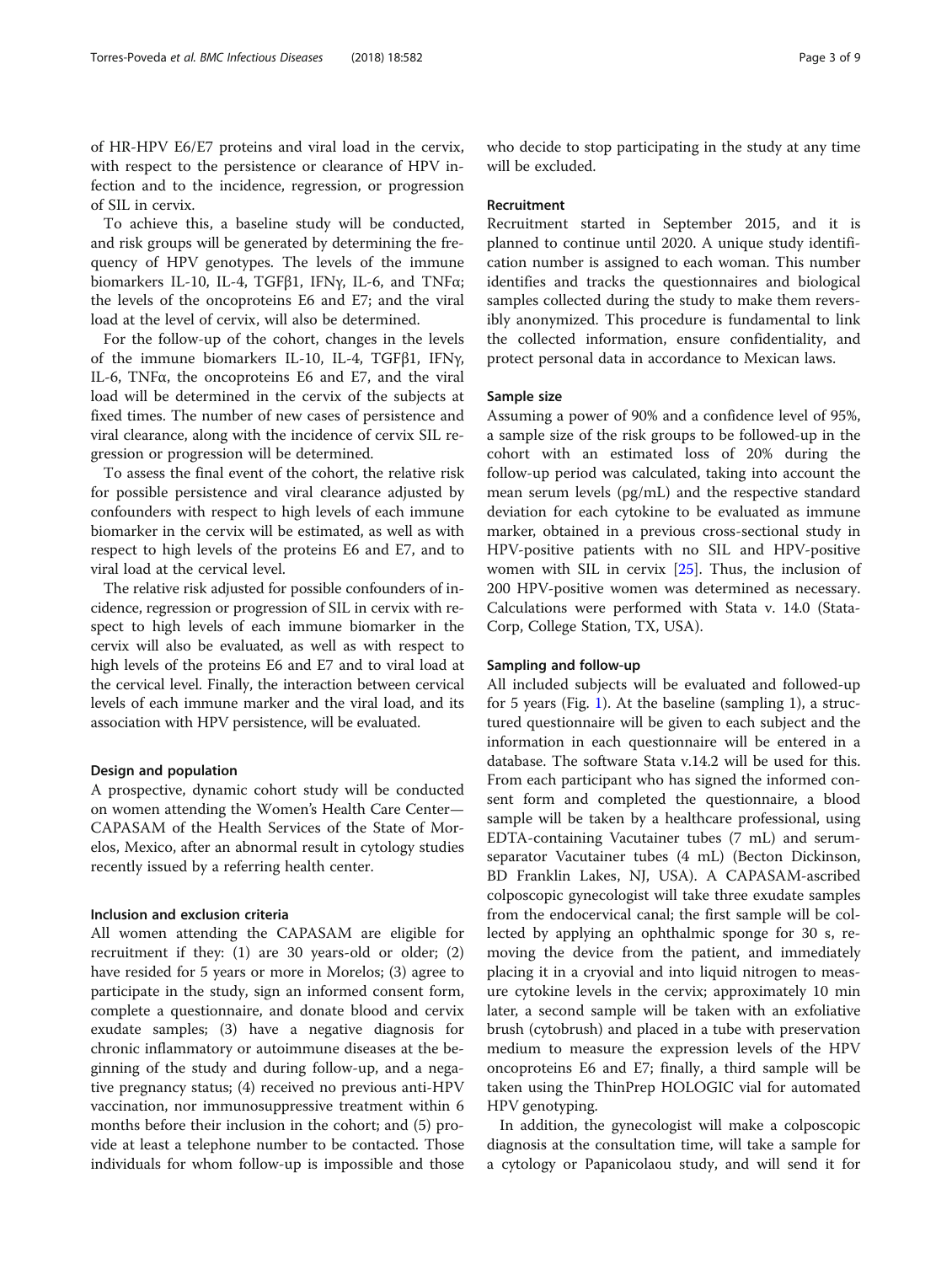<span id="page-3-0"></span>

pathological analysis to the CAPASAM Pathology Unit. Any potential risk and discomfort during sampling are clearly described in the informed consent form. Four follow-up samplings will be performed, one every 12 months through the five-year study. For follow-up samplings, the patients will be contacted by telephone and invited to attend the CAPASAM to perform each programmed blood and cervix exudate sampling. Additionally, variables of the gynecological-obstetric history and sexual behavior that may have changed over time, such as marital status and number of sexual partners, will be recorded.

# Variables

# Dependent variables

HPV persistence, understood as the detection of the same HPV genotype in two or more consecutive intervals.

Viral clearance, understood as the negative detection of the same genotype in a consecutive interval, following a positive sample (first negative PCR result after an incidental infection).

SIL persistence: histopathological diagnosis of (low- or high-grade) SIL after a first SIL diagnosis. Persistence of the same lesion in two or more successive liquid cytologic studies.

SIL regression: histopathological diagnosis for SIL negative after a first (low- or high-grade) SIL diagnosis. Regression of the lesion in two or more successive cytologic studies and subsequent healing.

Progression of (low- or high-grade) SIL: histopathological diagnosis of high-grade SIL or cancer in situ after a first diagnosis of SIL (low- and high-grade, respectively).

Main independent variable: levels at the cervix of the immune biomarkers IL-10, IL-4, TGFβ1, IFNγ, IL-6, and TNFα, expressed in pg/mL.

## Other independent variables

Expression levels of the proteins E6 and E7 in the cervix, reported in terms of expression over the endogenous glyceraldehyde-3-phosphate dehydrogenase (GAPDH) gene. Viral load in cervix, reported as the number of viral copies. Age, number of sexual partners, age at menarche, age at start of active sex life, socioeconomic level, parity, smoking (years, number of cigarettes per day, whether the habit is old or current, previous years of tobacco use), hormonal contraception (years of duration, current situation), viral genotype, history of other sexually transmitted infections (STIs), conservative clinical treatment for previous SIL and duration of an incidental HPV infection, understood as the time elapsed from the onset of incidental infection in the cohort until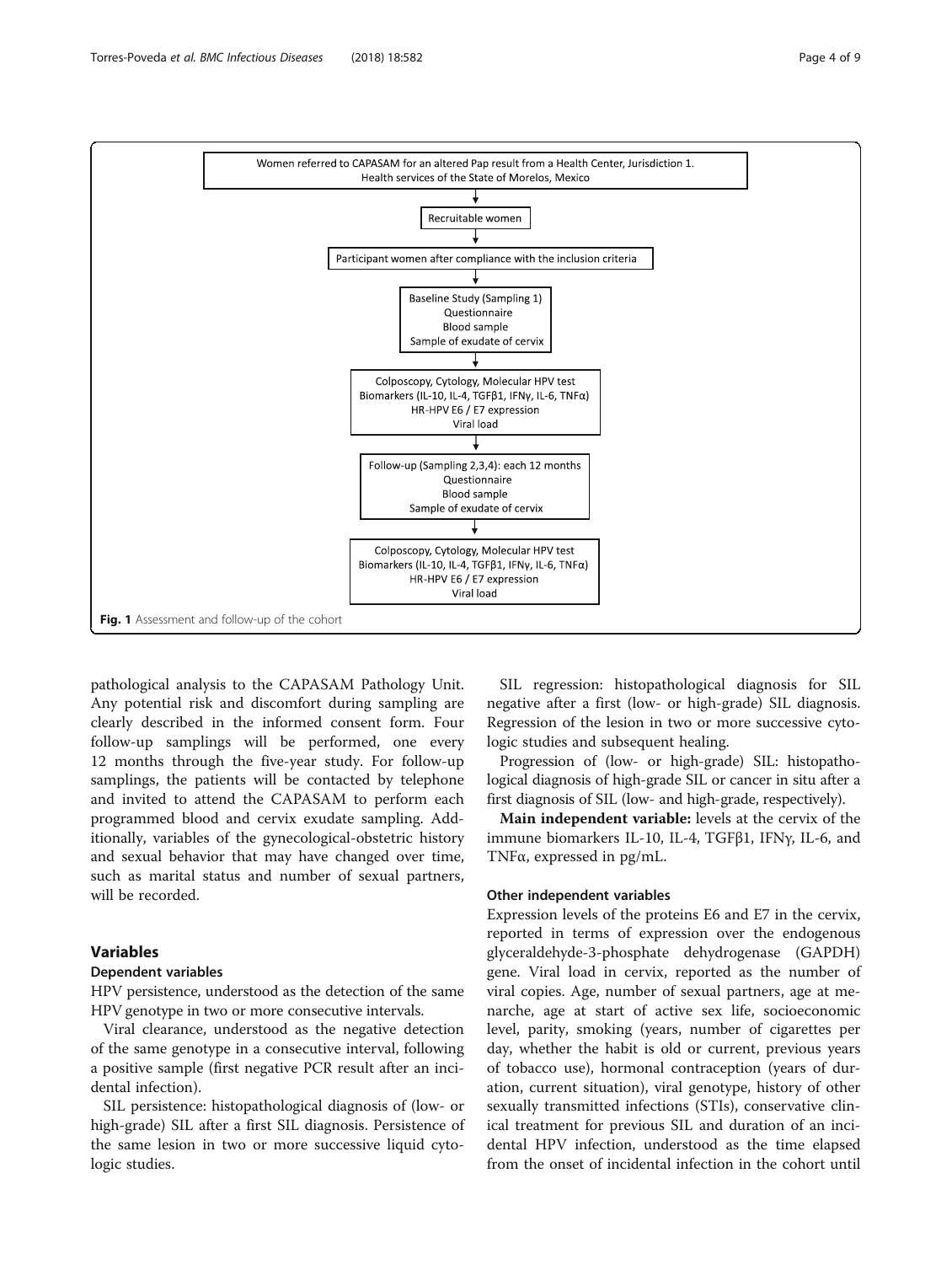its elimination, assuming that both events occurred in the inter-visit period, observed as a shift in HPV status (i.e. from negative to positive or from positive to negative).

# DNA extraction from cervical exudate

When cervical exudate samples were taken with an exfoliative brush (cytobrush), efforts will be made to recover most of the cells in the brush; the supernatant will be centrifuged at 5000 rpm for 3 min. Cells recovered from the cytobrush will be added with 400 μL of lysis solution. After incubating at 65 °C for 5 min, 600 μL of chloroform will be added, mixed by inversion five times, and centrifuged at 10 000 rpm for 4 min; the upper phase will be transferred to a new tube, and 800 μL per sample of freshly prepared precipitation solution (80 μL of concentrated precipitation solution plus 720 μL of sterilized water) will be added; the tube will be mixed by inversion for 40 s and centrifuged at 10 000 rpm for 4 min; the supernatant will be discarded and the DNA tablet will be dissolved in NaCl solution and homogenized 3–4 times; then, 300 μL of absolute ethanol will be added and the tube will be incubated at − 20 °C for 10–20 min and centrifuged at 10 000 rpm for 4 min; the supernatant will be discarded, and 1 ml of 70% ethanol will be added; after centrifuging at 10 000 rpm for 5 min, the supernatant will be discarded and the DNA pellet will be dissolved in 50 μL of sterile water. When cervical exudate samples were taken with the Merocel ophthalmic sponge, the extraction will be performed according to a previously described protocol [[26\]](#page-8-0). DNA concentration and purity will be assessed in a Thermo Scientific NanoDropTM 1000 Spectrophotometer (260/280) and the integrity of the DNA will be determined by electrophoresis in 0.8% agarose gels.

## RNA extraction from cervical exudate

Per  $6 \times 10^6$  cells or 50–100 mg of sample, 1 ml of Trizol will be added. The sample will be homogenized and incubated for 5 min at room temperature. Then, 200 μL of chloroform per milliliter of Trizol will be added, mixed, and incubated for 2–3 min at room temperature. The tube will be centrifuged at 12 000 rpm for 15 min at 8 °C or 10 min at 4 °C. The upper phase, containing RNA, will be transferred to a tube; 500 μL of isopropanol will be added, mixed, and incubated at − 20 °C for 15 min; after centrifuging at 12 000 rpm for 10 min at 4 °C, the supernatant will be removed. The RNA pack will be washed with 1 mL of 75% ethanol, mixed and centrifuged at 10 000 rpm for 7 min at 4 °C; the supernatant will be discarded, and the tablet will be resuspended in 20 μL of RNase- and DNase-free water. Then, the sample will be incubated at 65 °C for 10 min, and RNA will be quantified and stored at − 80 °C until used for real time RT-PCR assays to analyze the expression of the cytokines IL-10, IL-4, TGFβ1, IFNγ, IL-6, and TNFα, and to evaluate the expression of the HPV E6 and E7 oncoproteins.

# Analysis of cytokine expression and of HPV E6 and E7 oncoprotein expression at the cervical level

Total RNA isolated from cervical exudate will be used to synthesize cDNA; this will be performed in the presence of 200 U of reverse M-MLV transcriptase and 2.5 μg of total RNA under standard conditions. PCR will be carried out in a reaction volume of 25 μL containing 1 μL of cDNA, dNTPs 0.2 mM, 15 pmol of each oligonucleotide, 2.5 μL of reaction buffer and 1 U of recombinant Taq DNA polymerase. The constitutive gene of GAPDH (250 bp) will be used to verify DNA integrity. PCR will be carried out in a Mastercycler PCR gradient thermocycler (Eppendorf, Germany) under the following conditions: 5 min at 94 °C, 35 one-minute cycles at 94 °C, 1 min at 60 °C, and 1 min at 72 °C, with a final extension step of 10 min at 72 °C. Amplification products will be resolved by electrophoresis in a 6% polyacrylamide gel and visualized under ultraviolet light after staining with ethidium bromide.

Expression probes to analyze the expression of the cytokines IL-10, IL-4, TGF $\beta$ 1, IFN $\gamma$ , IL-6, IL-2, and TNF $\alpha$  and the expression of the HPV E6 and E7 oncoproteins will be obtained from Applied Biosystems for real-time PCR analysis. The HPRT1 (hypoxanthine phosphoribosyl transferase) gene will be used to normalize the amount of mRNA in each sample to analyze IL-10, IL-4, TGFβ1, IFNγ, IL-6, and TNFα. The GAPDH gene will be used to normalize the amount of mRNA in each sample to analyze the expression of the HPV E6 and E7 oncoproteins.

Real-time PCR will be performed by adding 2 μL of each cDNA sample to a final reaction volume of 10  $\mu$ L, containing 5 μL of Master Mix for expression, 0.4 μL of probe, and 2.6 μL of molecular grade, DNase-free water. Amplification cycles will be carried out in an Applied Biosystems VIA-VII equipment (Foster City) under the following conditions: 10 min at 94 °C, 40 one-minute cycles at 94 °C, 1 min at 54 °C, and 1.5 min at 72 °C, with a final extension step of 15 min at 72 °C. The level of mRNA expression for the genes under study will be calculated by relative quantification with the comparative Ct method  $(2-\Delta Ct)$  and plotted as expression relative units of each gene relative to the endogenous gene (HPRT-1 or GAPDH) and to the group of comparison. All samples will be analyzed in duplicate.

# Cytokine evaluation in cervical secretions

The levels of IL-10, IL-4, TGFβ1, IFNγ, IL-6, and TNFα will be determined by the Luminex Multiplex assay, according to a previously described protocol [\[27\]](#page-8-0).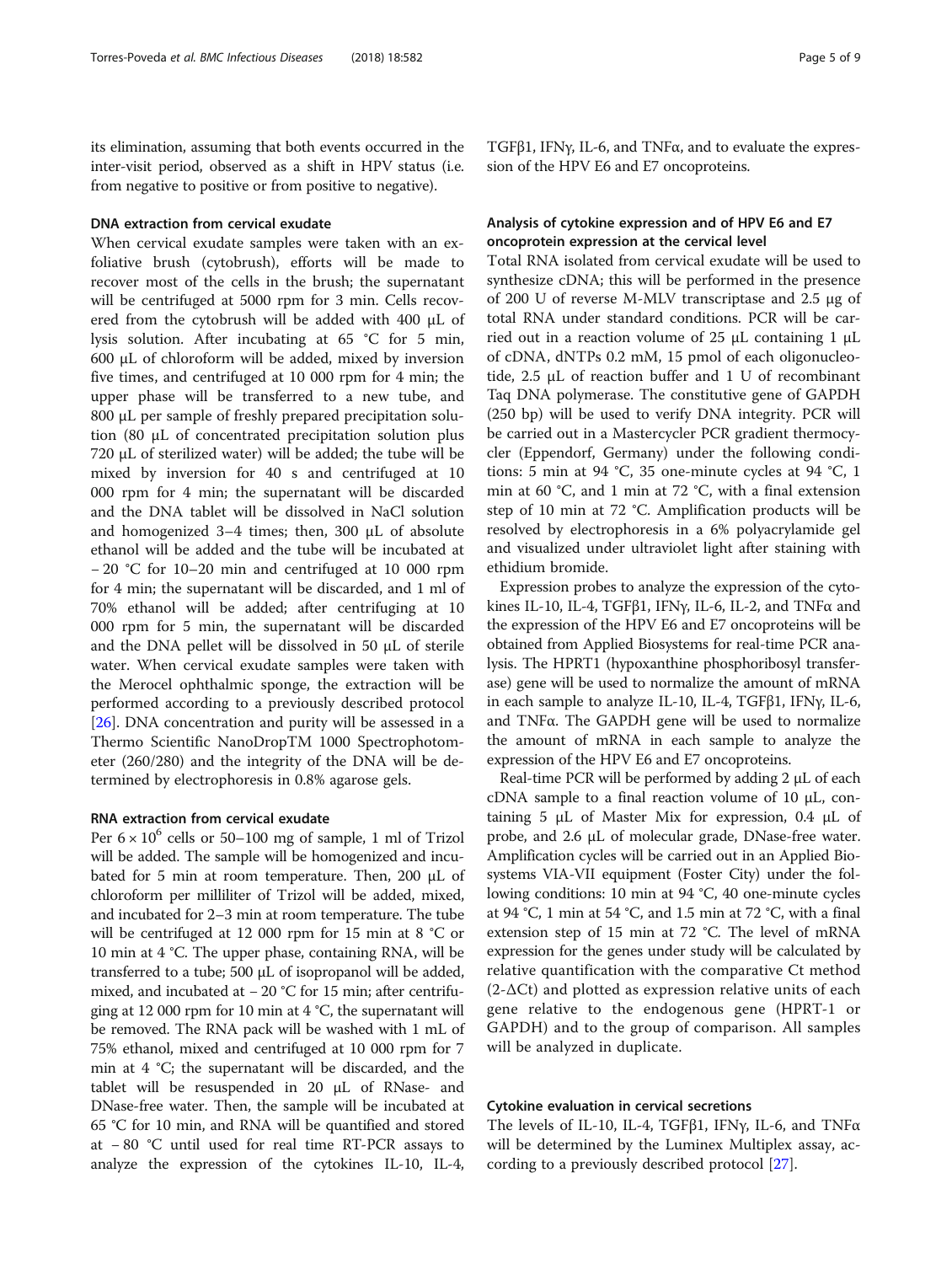## HPV detection and genotyping in cervical exudate samples

Samples taken in ThinPrep (Pap test) vials from each subject who agreed to participate in the cohort study will be stored at 4 °C until use for HPV genotyping by the automated Cobas HPV Test. The Cobas 4800 is a fully automated real-time PCR system that separately detects HR-HPV-16 and -18 genotypes in addition to ten other high-risk genotypes (31, 33, 35, 39, 45, 51, 52, 56, 58, 59) and two of "probable high risk" (66 and 68). The procedure will be performed according to Roche Diagnostic's instructions.

## Viral load quantification

Viral load in the cervix will be evaluated with the Seegene HPV 28 Anyplex system, using DNA extracted from cervix exudate from each patient. This will allow us to confirm HPV diagnosis and at the same time to estimate the viral load by genotype in each patient.

## Data collection and statistical analysis

A descriptive analysis of the sociodemographic and gynecological-obstetric characteristics, familial history of cancer, and lifestyle-related variables in the population under study will be performed. The questionnaire will include, among other variables: sociodemographic characteristics such as age, marital status, religion, education level, smoking habit (years, number of cigarettes per day, whether the habit is old or current, previous years of tobacco use), and socioeconomic level; for this variable, an index (low, medium, and high tertiles) will be constructed using the analysis of main components for the population included in the cohort, with information on household floor materials and availability of tap water, washing machine, refrigerator, television, radio and stove; gynecological-obstetric traits such as the number of sexual partners, regular partners (defined as sexual activity with that person for at least 6 months), age at menarche, age at start of active sex life, parity, hormonal contraception (years of duration, current situation), history of sexually transmitted diseases, condom use, genital hygiene, previous HPV infection, previous local treatment for a cervical lesion, and familial history of cancer, including type of cancer and consanguinity.

For continuous variables, expressed as a mean ± standard deviation, the Kruskal-Wallis test will be used. For categorical variables, expressed as a percentage, the chi-square test will be used. Results will be regarded as statistically significant for  $P < 0.05$ . All data will be analyzed with STATA v.14 for Windows. Missing data will be addressed by using Maximum likelihood, multiple imputation, and inverse probability weighting and analyzed via multilevel mixed-effects linear regression models.

To evaluate the levels of the immune biomarkers IL-10, IL-4, TGFβ1, IFNγ, IL-6, and TNFα and the expression levels of the proteins E6 and E7 in the cervix, the non-parametric Mann-Whitney U test will be used. A curve of diagnostic performance (ROC-receiver operating characteristic) will be plotted to obtain the cut-off point of greater discrimination with respect to the variable of evolution (viral persistence, viral clearance, SIL incidence, SIL persistence, SIL progression. Once obtained, the sensitivity, specificity, positive predictive value, and negative predictive value for the cut-off points of each variable will be calculated. With respect to viral load, the Wilcoxon rank sum test will be used to measure the difference in median viral load for each HPV type, according to the infection status (HPV persistence or HPV clearance). All possible 2-way interactions between cervical levels of each immune marker and the viral load, and its association with HPV persistence, will be evaluated by adding multiplicative terms in the multivariate logistic models.

The incidence and cumulative incidence rate of each outcome (HPV persistence, HPV clearance, SIL incidence, SIL persistence, SIL progression) will be determined, adjusting for changing levels of the immune biomarkers IL-10, IL-4, TGFβ1, IFNγ, IL-6, and TNFα and the expression levels of E6 and E7 in the cervix.

To assess the association of viral persistence or clearance, SIL incidence, regression, or progression with cervical levels of the immune biomarkers IL-10, IL-4, TGFβ1, IFNγ, IL-6, and TNF, as well as with E6 and E7 expression levels and with cervical viral load, a Cox regression analysis will be performed, adjusting for the co-variables age, number of sexual partners, age at menarche, age at start of active sex life, parity, smoking, hormonal contraception, history of other STIs, conservative clinical treatment, viral genotype, co-infection with two or more HPV genotypes, and duration of incidental HPV infections. The viral load will be included in the analysis as the maximum viral load reached during an incidental infection for each viral group. The endpoints for the analysis will be persistence or viral clearance and SIL incidence, regression, or progression.

The Kaplan-Meier method will be used to estimate the median duration of infection for most HPV types and for each previously defined viral group. Infections will be considered as persistent when their duration is longer than the median duration of the infection. A longitudinal approach will be applied to cluster all possible triplets of consecutive visits per individual, to compare the results of this measure of persistence with that obtained by using the traditional persistence definition (i.e. two consecutive positive samples).

To evaluate the association of persistent infection with the risk to develop cervical intraepithelial neoplasm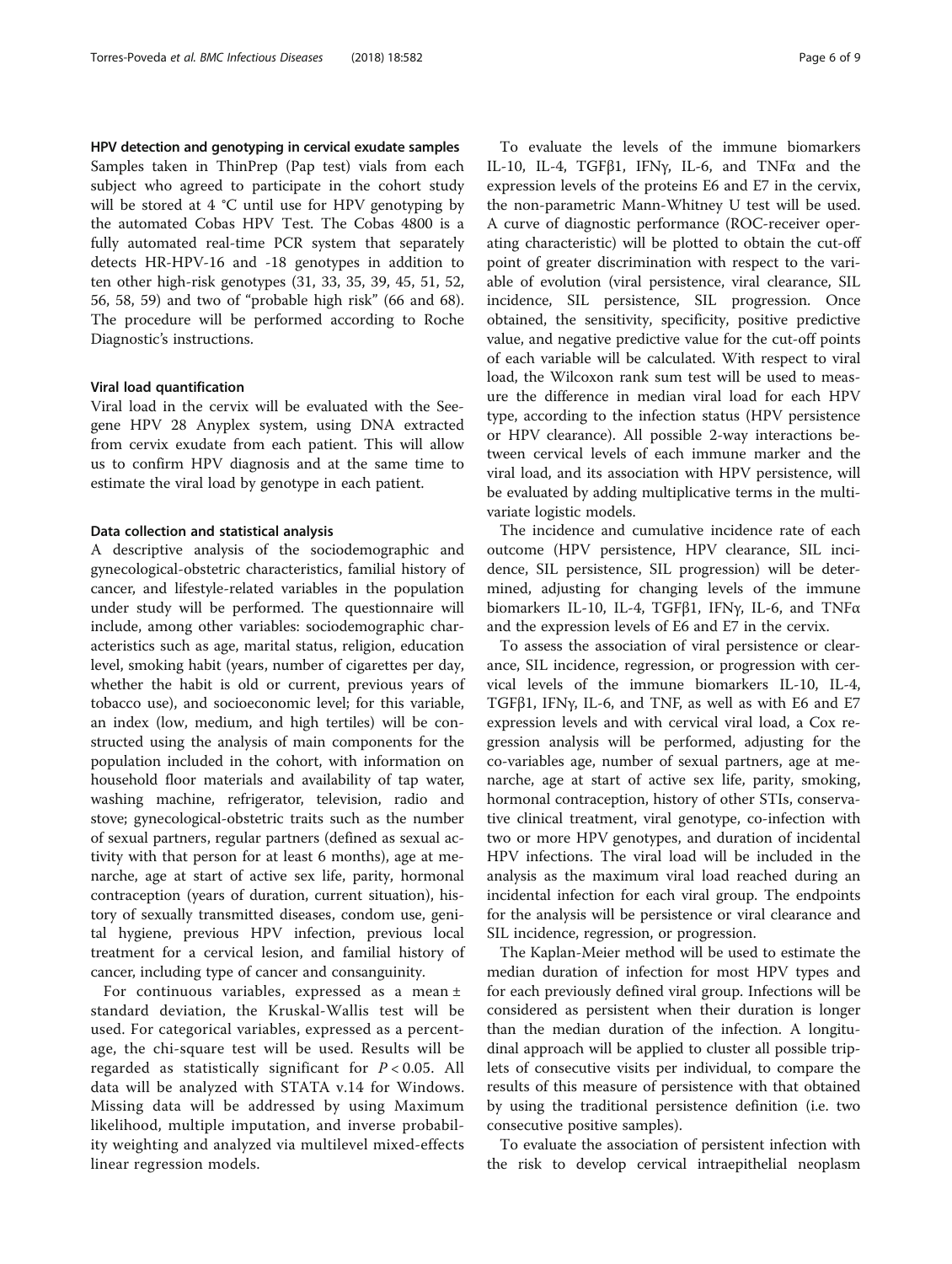(CIN) grade-1 or grade-2/3, a Cox regression analysis will be performed, adjusting for cofactors relevant to the infection, like smoking and co-infection, along with the levels of the immune biomarkers IL-10, IL-4, TGFβ1, IFNγ, IL-6, and TNFα, the expression levels of E6 and E7 and the viral load in the cervix, and co-infection with two or more HPV genotypes. The endpoints for the analysis will be the histopathological diagnosis of CIN 1, CIN 2, CIN 3, or carcinoma in situ.

According to the results of HPV genotyping, type-specific viral clearance rates in single and multiple infections will be compared with the stratified log-rank test. This test will also determine the probability of viral clearance among HPV variants. The effect of co-infection by HPV genotype on incidence rates for CIN 1 and CIN 2/3 in women with simple and multiple infections will be assessed by the Cochran Mantel-Haenszel test stratified by age, the result of cytologic studies, and HPV type.

# **Discussion**

The worldwide prevalence of HPV infection in women without cervix abnormalities is 11–12%, with the highest rates reported in sub-Saharan Africa (24%), Eastern Europe (21%), and Latin America (16%). The two most frequent viral types are HPV-16 (3.2%) and HPV-18 (1.4%). Prevalence increases in women with cervical pathology in direct proportion to the severity of the lesion, approaching to 90% in women with CIN 3 and invasive cancer [[28,](#page-8-0) [29](#page-8-0)]. Most HPV infections are transient and intermittent. The immune system plays an important role in the natural history of HPV infections, since most high-risk HPV infections (90%) [\[30\]](#page-8-0), as well as most low-grade intraepithelial lesions (75%) are eliminated [[31,](#page-8-0) [32\]](#page-8-0). However, if the infection with a high-risk HPV type persists, viral genes can interfere with the cellular control mechanisms and trigger neoplastic changes, which eventually could progress to an invasive carcinoma [[33](#page-8-0)].

The natural history of CC has been established by several prospective cohort studies, and the factors involved in the regression, persistence, and progression of cervical lesions are well known [[9\]](#page-7-0). The outcome of HPV infections follow a well-characterized pattern where a dynamic balance is set between incidental infections and virus clearance. A rapid accumulation of incidental infections once sex activity starts (women younger than 20 years of age) is followed by a shift in this balance after the subjects are 25 years old, to favor virus clearance. This explains the steadily declining age-specific prevalence of HPV infections until menopause [[9\]](#page-7-0).

However, various aspects of the dynamics of HPV infection are still poorly understood [\[34,](#page-8-0) [35](#page-8-0)]. In particular, the mechanisms of virus clearance are controversial [\[35](#page-8-0)]. The importance of HPV clearance and persistence has been recognized for some years, and the number of studies addressing these issues has increased substantially [[9](#page-7-0)]. The clearance of HPV infection is usually attributed to an effective immune response, and the observation of longer clearance times in immunocompromised individuals further corroborates this assumption [[36](#page-8-0), [37\]](#page-8-0).

A wide variety of variables have been explored as potential co-determinants and/or predictors of HPV clearance; however, this is a yet largely unexplored area [\[9](#page-7-0)]. The likelihood of an HPV infection to become persistent and progress into invasive CC should be seen as the result of the combined effect of certain viral- (HPV genotype) and host-dependent features (the immune status of the subject) [[12](#page-7-0)].

Direct evidence linking host immunologic responses to the risk of HPV persistence is sparse. The few studies that have been published to date have been modest in size. Therefore, it is not surprising that the results have been mixed. While some studies have suggested that the immune response to HPV is associated to viral clearance, others have concluded otherwise [\[9](#page-7-0)]. Further studies on host immunologic factors associated with HPV persistence in well-characterized, larger studies are clearly needed [\[22\]](#page-8-0).

Given that a persistent infection by HR-HPV may be regarded as an intermediate phenotype and is a reliable predictor of CC, this study is expected to have a scientific impact since it will establish the prognostic value of detecting immune markers (IL-10, IL-4, TGFβ1, IFNγ, IL-6, and TNFα), the expression of HR-HPV E6/E7 proteins, and the cervical viral load with respect to the persistence or clearance of HPV infection and the incidence, regression, or progression of SIL in cervix, which can be evaluated at the population level and used to monitor and prevent the progression of this intermediate phenotype to CC.

The immune markers with potential predictive value for HPV persistence or clearance studied in this project will improve the triage of positive HPV women and thus reduce the costs imposed by the management of highgrade premalignant lesions and CC, which are still detected in later, advanced stages.

Although measuring viral persistence has a prognostic value and is useful to understand the natural history of HPV infection and SIL, it is necessary to study additional viral variables to improve risk assessment. In this study, we propose to evaluate the expression of E6 and E7 and the viral load at the cervical level. HPV viral load has been reported as an auxiliary marker of persistent HPV infection; since the biological behavior of the various HPV types differ, the predictive value for viral persistence of the HPV DNA load can also vary among HPV types [\[38\]](#page-8-0). Therefore, the relationship of the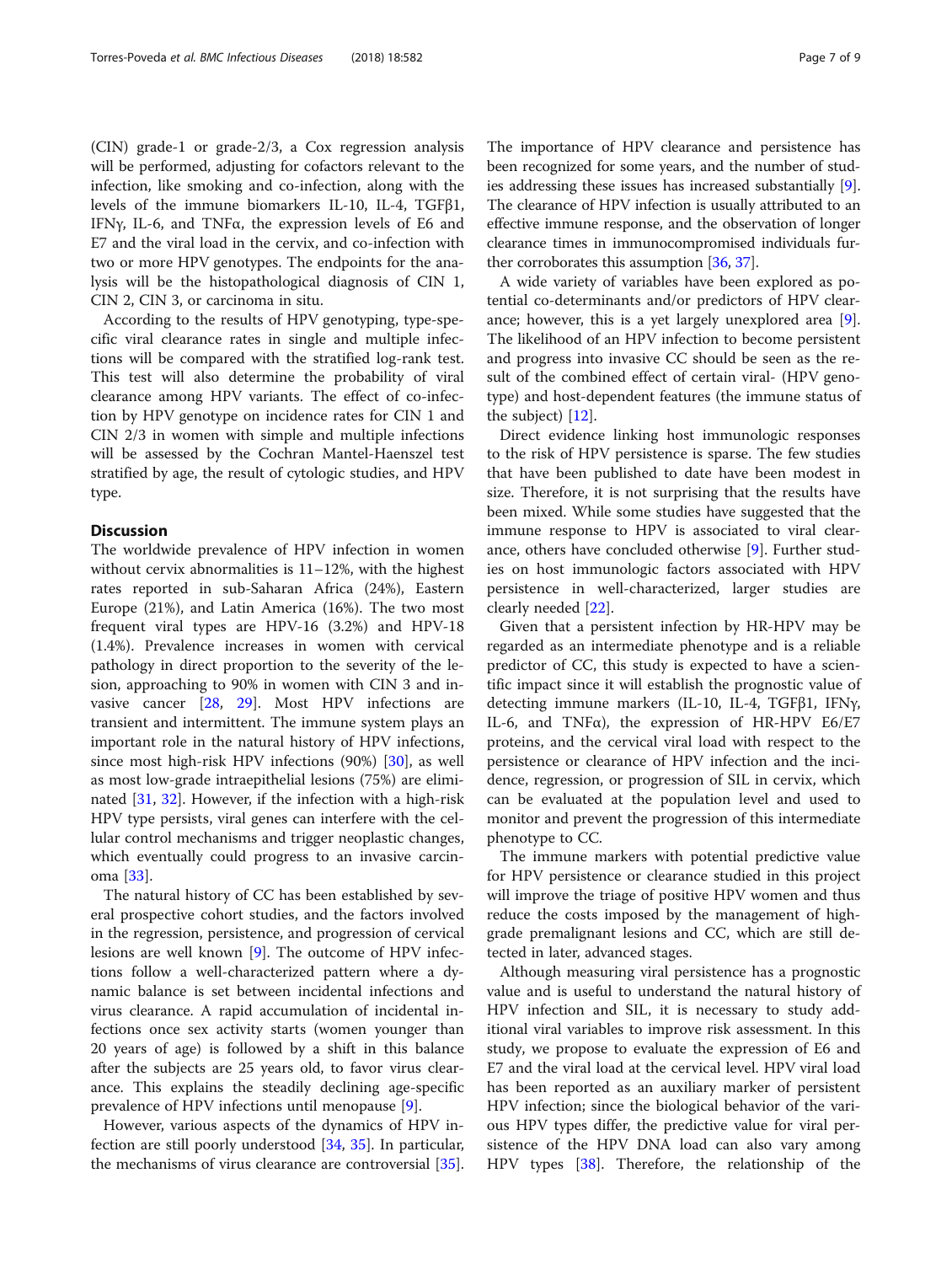<span id="page-7-0"></span>type-specific HPV viral load with the clearance or persistence of HPV infection and the incidence, regression, or progression of SIL will also be explored in this study.

The limitations of this research project are those inherent to a cohort study; for instance, losses in followup could arise as this project develops, since patients can leave the study either due to a lack of interest or a change of residence; likewise, additional losses in followup may occur due to pregnancy or a disease compromising the immune response of the patients being monitored. A second limitation is the possibility of information biases, since although the interview will be conducted by qualified personnel, the patients may not remember accurately the information required for the study.

#### Abbreviations

CC: Cervical cancer; CIN: Cervical intraepithelial neoplasm; GAPDH: Glyceraldehyde-3-phosphate dehydrogenase; HPRT1: Hypoxanthine phosphoribosyl transferase; HR-HPV: High-risk human papilloma virus; IFNγ: Interferon-gamma; IL-10: Interleukin 10; IL-4: Interleukin 4; IL-6: Interleukin 6; RT-PCR: Reversetranscription polymerase chain reaction; SIL: Squamous intraepithelial lesions; SNPs: Single nucleotide polymorphisms; STIs: Sexually transmitted infections; TGFβ1: Transforming growth factor beta 1; Th: T helper cells; TNFα: Tumor necrosis factor alpha

#### Acknowledgements

The authors would like to express their appreciation to Maribel Almonte Pacheco, Rolando Herrero (Prevention and Implementation Group, International Agency for Research on Cancer), and Aurelio Cruz (Instituto Nacional de Salud–INSP, Center for Population Health Research–CISP) for their advice and their valuable contributions to this protocol.

#### Funding

The government agency that granted funding for the study was the National Council of Science and Technology of Mexico (CONACYT) from the Health Fund in the SSA / IMSS / ISSSTE Call for Applications 2014–1- 233538 and did not participate in any of the activities of study design, collection, analysis and interpretation of the data and in the drafting of the manuscript. This work was also supported by CONACYT Fund E0013 APOYO COMPLEMENTARIO CÁTEDRAS-2014-01-245520. K. Torres-Poveda is a CONACyT Research Fellow at the Instituto Nacional de Salud Pública (INSP), Cuernavaca, Morelos, Mexico.

#### Availability of data and materials

Data sharing is not applicable to this article as no datasets were generated or analysed during the current study.

#### Authors' contributions

Author contributions were as follows: TPK conceived the study, participated in its design and coordination, and drafted the manuscript. BRM participated in the design and coordination of the study, DRK participated in the design and coordination of the study, and VMM participated in the design of the study and helped to draft the manuscript. All authors read and approved the final manuscript.

## Ethics approval and consent to participate

This study will be conducted in accordance to the principles expressed in the Declaration of Helsinki. It was approved by the Research (Project 1287, December 15, 2014), Ethics in Research (CI: 1287, No. 1602), and Biosecurity Committees at the Instituto Nacional de Salud Pública (CI: 1287, CB: 1278). Written informed consent will be obtained from all participants.

#### Consent for publication

Not applicable. This manuscript does not contain data from any individual person.

#### Competing interests

The authors declare that they have no competing interests.

## Publisher's Note

Springer Nature remains neutral with regard to jurisdictional claims in published maps and institutional affiliations.

#### Author details

<sup>1</sup> Chronic Infectious Diseases and Cancer Division, Center for Research on Infectious Diseases, Instituto Nacional de Salud Pública (INSP), Cuernavaca, Morelos, Mexico. <sup>2</sup>CONACYT-INSP, Cuernavaca, Morelos, Mexico. <sup>3</sup>Centro de Atención para la Salud de la Mujer (CAPASAM) (Center for Women's Health), Health Services of the State of Morelos, Cuernavaca, Mexico.

## Received: 29 June 2018 Accepted: 1 November 2018 Published online: 19 November 2018

#### References

- 1. Smith JS, Lindsay L, Hoots B, Keys J, Franceschi S, Winer R, et al. Human papillomavirus type distribution in invasive cervical cancer and high-grade cervical lesions: a meta-analysis update. Int J Cancer. 2007;121:621–32.
- 2. Insinga RP, Liaw KL, Johnson LG, Madeleine MM. A systematic review of the prevalence and attribution of human papillomavirus types among cervical, vaginal, and vulvar precancers and cancers in the United States. Cancer Epidemiol Biomark Prev. 2008;17:1611–22.
- 3. Castle PE, Schiffman M, Herrero R, Hildesheim A, Rodriguez AC, Bratti MC, et al. A prospective study of age trends in cervical human papillomavirus acquisition and persistence in Guanacaste, Costa Rica. J Infect Dis. 2005; 191(11):1808–16.
- 4. Bosch FX, Burchell AN, Schiffman M, Giuliano AR, de Sanjose S, Bruni L, et al. Epidemiology and natural history of human papillomavirus infections and type-specific implications in cervical neoplasia. Vaccine. 2008;6(Suppl 10):K1–K16.
- 5. Muñoz N, Hernandez-Suarez G, Méndez F, Molano M, Posso H, Moreno V, et al. Persistence of HPV infection and risk of high-grade cervical intraepithelial neoplasia in a cohort of Colombian women. Br J Cancer. 2009;100(7):1184–90.
- 6. Miranda PM, Silva NN, Pitol BC, Silva ID, Lima-Filho JL, Carvalho RF, et al. Persistence or clearance of human papillomavirus infections in women in Ouro Preto, Brazil. Biomed Res Int. 2013;2013:578276.
- 7. Jalil EM, Bastos FI, Melli PP, Duarte G, Simoes RT, Yamamoto AY, et al. HPV clearance in postpartum period of HIV-positive and negative women: a prospective follow-up study. BMC Infect Dis. 2013;13:564.
- 8. Woodman CB, Collins S, Winter H, Bailey A, Ellis J, Prior P, et al. Natural history of cervical human papillomavirus infection in young women: a longitudinal cohort study. Lancet. 2001;357(9271):1831–6.
- Syrjänen K. Mechanisms and predictors of high-risk human papillomavirus (HPV) clearance in the uterine cervix. Eur J Gynaecol Oncol. 2007;28(5):337–51.
- 10. Song SH, Lee JK, Lee NW, Saw HS, Kang JS, Lee KW. Interferon-γ (IFN-γ): a possible prognostic marker for clearance of high-risk human papillomavirus (HPV). Gynecol Oncol. 2008;108:543–8.
- 11. Einstein KH, Schiller JT, Viscidi RP, Strickler HD, Coursaget P, Tan T, et al. Clinician's guide to human papillomavirus immunology: knowns and unknowns. Lancet Infect Dis. 2009;9:347–56.
- 12. Conesa-Zamora P. Immune responses against virus and tumor in cervical carcinogenesis: treatment strategies for avoiding the HPV-induced immune escape. Gynecol Oncol. 2013;131(2):480–8.
- 13. Frazer IH. Interaction of human papillomaviruses with the host immune system: a well evolved relationship. Virology. 2009;384(2):410–4.
- 14. Ovestad IT, Gudlaugsson E, Skaland I, Malpica A, Kruse AJ, Janssen EA, et al. Local immune response in the microenvironment of CIN2-3 with and without spontaneous regression. Mod Pathol. 2010;23:1231–40.
- 15. Feng Q, Wei H, Morihara J, Stern J, Yu M, Kiviat N, et al. Th2 type inflammation promotes the gradual progression of HPV-infected cervical cells to cervical carcinoma. Gynecol Oncol. 2012;127(2):412–9.
- 16. Woo YL, van den Hende M, Sterling JC, Coleman N, Crawford RA, Kwappenberg KM, et al. A prospective study on the natural course of lowgrade squamous intraepithelial lesions and the presence of HPV16 E2-, E6 and E7-specific T-cell responses. Int J Cancer. 2010;126:133–41.
- 17. Peralta-Zaragoza O, Bermúdez-Morales V, Gutiérrez-Xicotencatl L, Alcocer-González J, Recillas-Targa F, Madrid-Marina V. Human papilomavirus-16 E6 and